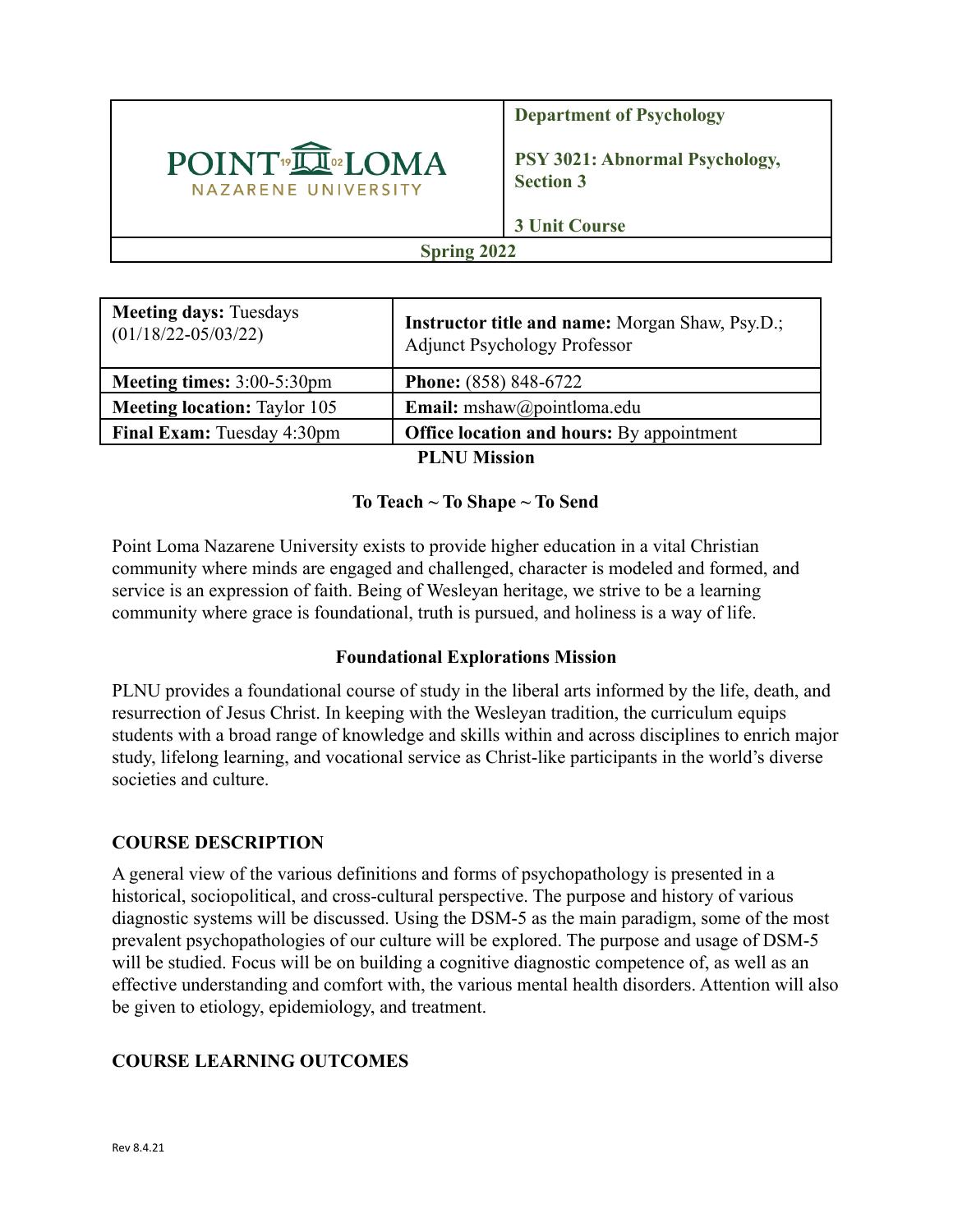- 1. Student will demonstrate an understanding of clinical diagnosis from the DSM-5, through application of completing a clinical history, mental status exam, and intake evaluation.
- 2. Student will demonstrate competency in describing in detail the diagnostic criteria, onset, course of illness, as well as treatment interventions for a chosen psychopathology diagnosis.
- 3. Student will demonstrate competency in case presentation of the diagnostic criteria, onset, and course of illness for a category of DSM-5 disorders through class presentation.
- 4. Student will demonstrate the capacity to work collaboratively with peers and interact appropriately with the professionals in the mental health field.

# **REQUIRED TEXTS AND RECOMMENDED STUDY RESOURCES**

*Required:* Comer, R.J., & Comer, J.S., (2019). Fundamentals of abnormal psychology – 9th edition. New York: Worth Publishers.

*Recommended for reference:* American Psychiatric Association. (2013). Diagnostic and statistical manual of mental disorders, (DSM-5). Fifth edition. This book is available on-line and through the library.

## **ASSESSMENT AND GRADING**

Grades will be based on the following:

**Standard Grade Scale Based on Percentages**

| $A$ 93-100    | $B+87-89$     | $C+77-79$     | $D+67-69$     | $F$ Less than 59 |
|---------------|---------------|---------------|---------------|------------------|
| $A - 90 - 92$ | B 83-86       | $C$ 73-76     | $ D 63-66 $   |                  |
|               | $B - 80 - 82$ | $C - 70 - 72$ | $D - 60 - 62$ |                  |

#### **Assignments:**

### **● Case Studies – 20% of final grade**

Students will be provided excerpts from real-life, de-identified psychological evaluation reports to review the client's history and testing results to identify and discuss diagnostic impressions and potential treatment considerations. There will be a total of four reports provided, each with a different focus and considerations. Students will be required to choose two (one each assignment) and provide a brief synopsis of their diagnostic considerations, using specific data points from the client's history and testing results. Students will also be asked to briefly discuss possible treatment considerations given what they know from the course material.

#### **● Quizzes – 10% of final grade**

There will be a total of two quizzes throughout the semester.

### **● Midterm Exam – 25% of final grade**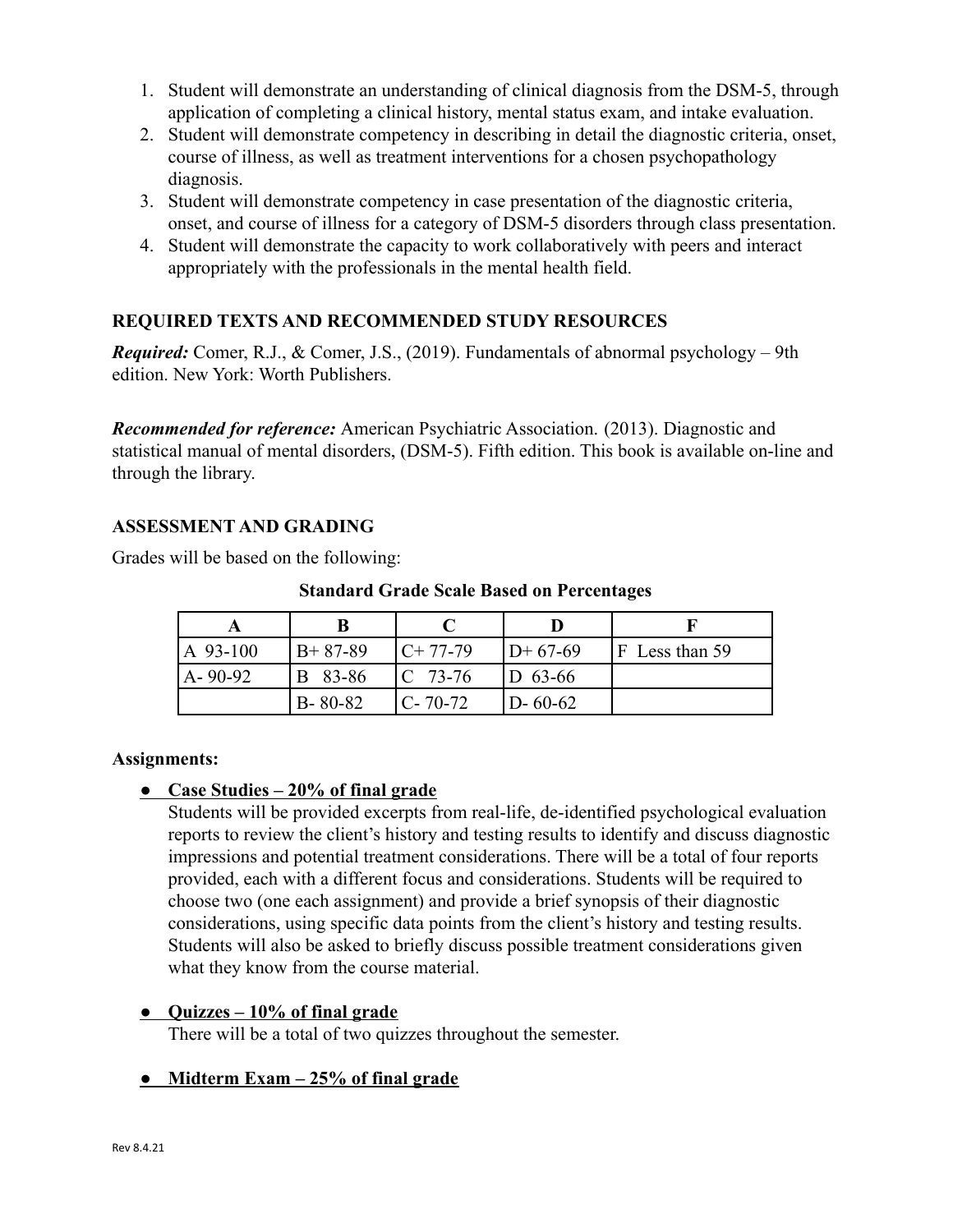Students will be given an exam that focuses on key terminology and concepts from both the readings and the lectures.

### **● Research Paper – 20% of final grade**

Students will choose a particular clinical disorder that they would like to learn about in more depth. (e.g., eating disorders, depression, anxiety, personality disorder, trauma, schizophrenia, etc.). Include:

- 1. Overview of the disorder (criteria, clinical presentation, etiology, prevalence rates, etc.)
- 2. Overview of a clinical model of intervention that is used to treat it
- 3. Inclusion of a discussion of a controversial or difficult dialogue regarding either the etiology or development of the disorder, presentation of the disorder, or treatment of the disorder (examples include: spiritual underpinnings of pathology, controversies around the development and treatment of dissociative identity disorder; psychotropic medications in the treatment of young children; development and treatment of personality disorders; methadone treatment for opioid dependence)

Three (3) additional references in APA format in addition to the required books are required for this paper, and references must be no more than 10 years old. Papers must Times New Roman, 12pt font, double space, 1" margins. Between 5-7 pages in length.

### **● Final Exam – 25% of final grade**

Students will be given a non-cumulative final exam focusing on material covered after the midterm.

# **STATE AUTHORIZATION**

State authorization is a formal determination by a state that Point Loma Nazarene University is approved to conduct activities regulated by that state. In certain states outside California, Point Loma Nazarene University is not authorized to enroll online (distance education) students. If a student moves to another state after admission to the program and/or enrollment in an online course, continuation within the program and/or course will depend on whether Point Loma Nazarene University is authorized to offer distance education courses in that state. It is the student's responsibility to notify the institution of any change in his or her physical location. Refer to the map on **[State Authorization](https://www.pointloma.edu/offices/office-institutional-effectiveness-research/disclosures)** to view which states allow online (distance education) outside of California.

### **INCOMPLETES AND LATE ASSIGNMENTS**

All assignments are to be submitted/turned in by the beginning of the class session when they are due—including assignments posted in Canvas. Incompletes will only be assigned in extremely unusual circumstances. There will be a 10% deduction in points for each day that the assignment is late.

# **PLNU COPYRIGHT POLICY**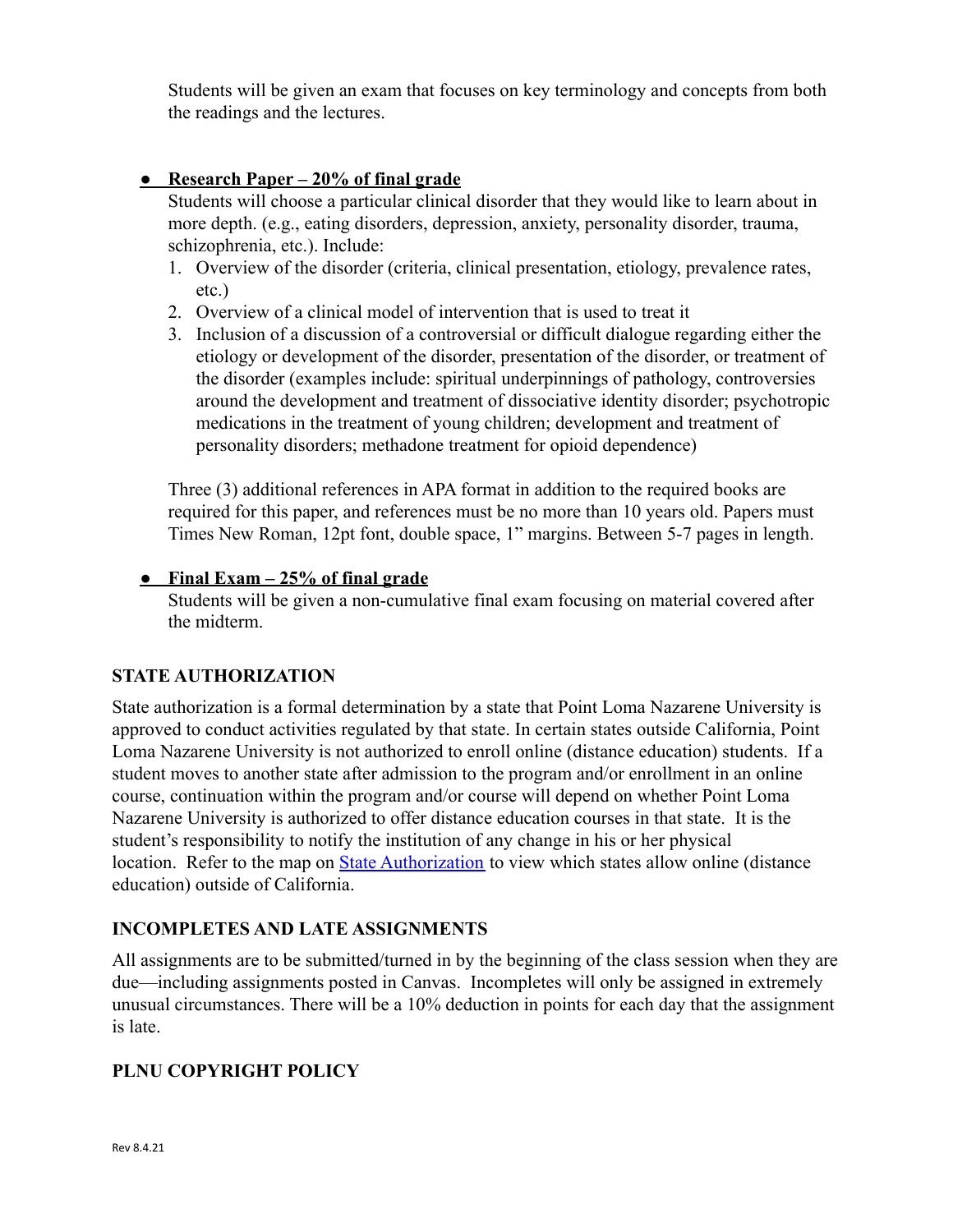Point Loma Nazarene University, as a non-profit educational institution, is entitled by law to use materials protected by the US Copyright Act for classroom education. Any use of those materials outside the class may violate the law.

### **PLNU ACADEMIC HONESTY POLICY**

Students should demonstrate academic honesty by doing original work and by giving appropriate credit to the ideas of others. Academic dishonesty is the act of presenting information, ideas, and/or concepts as one's own when in reality they are the results of another person's creativity and effort. A faculty member who believes a situation involving academic dishonesty has been detected may assign a failing grade for that assignment or examination, or, depending on the seriousness of the offense, for the course. Faculty should follow and students may appeal using the procedure in the university Catalog. See [Academic](https://catalog.pointloma.edu/content.php?catoid=52&navoid=2919#Academic_Honesty) Policies for definitions of kinds of academic dishonesty and for further policy information.

# **PLNU ACADEMIC ACCOMMODATIONS POLICY**

PLNU is committed to providing equal opportunity for participation in all its programs, services, and activities. Students with disabilities may request course-related accommodations by contacting the Educational Access Center (EAC), located in the Bond Academic Center ([EAC@pointloma.edu](mailto:EAC@pointloma.edu) or 619-849-2486). Once a student's eligibility for an accommodation has been determined, the EAC will issue an academic accommodation plan ("AP") to all faculty who teach courses in which the student is enrolled each semester.

PLNU highly recommends that students speak with their professors during the first two weeks of each semester/term about the implementation of their AP in that particular course and/or if they do not wish to utilize some or all of the elements of their AP in that course.

Students who need accommodations for a disability should contact the EAC as early as possible (i.e., ideally before the beginning of the semester) to assure appropriate accommodations can be provided. It is the student's responsibility to make the first contact with the EAC.

### **USE OF TECHNOLOGY**

In order to be successful in the online environment, you'll need to meet the minimum technology and system requirements; please refer to the Technology and System Requirements information. Additionally, students are required to have headphone speakers compatible with their computer available to use. If a student is in need of technological resources please contact student-tech-request@pointloma.edu. Problems with technology do not relieve you of the responsibility of participating, turning in your assignments, or completing your class work.

### **PLNU ATTENDANCE AND PARTICIPATION POLICY**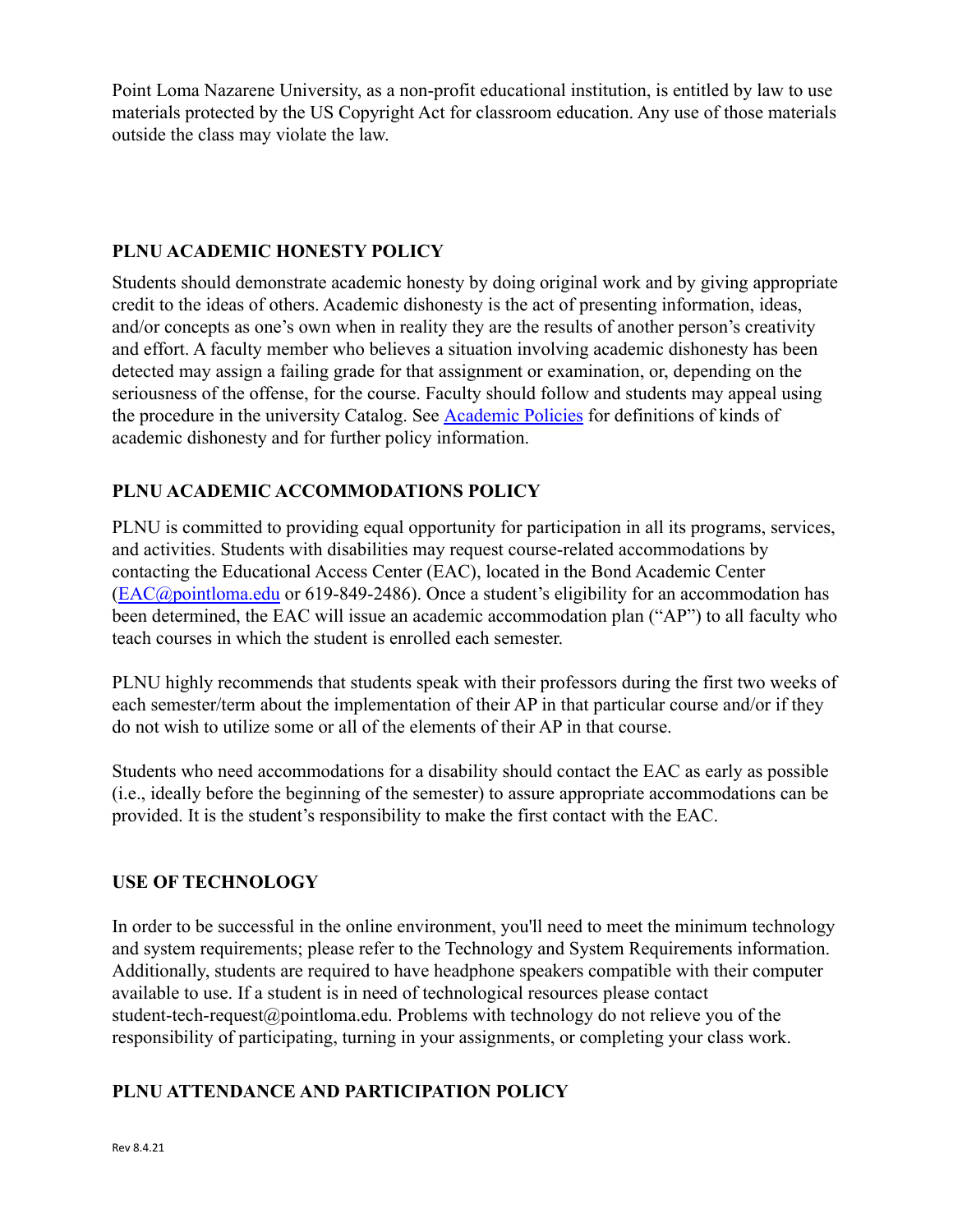Regular and punctual attendance at all class sessions is considered essential to optimum academic achievement. If the student is absent for more than 10 percent of class sessions, the faculty member will issue a written warning of de-enrollment. If the absences exceed 20 percent, the student may be de-enrolled without notice until the university drop date or, after that date, receive the appropriate grade for their work and participation.

### **COURSE CREDIT HOUR INFORMATION**

In the interest of providing sufficient time to accomplish the stated Course Learning Outcomes, this class meets the PLNU credit hour policy for a 3 unit class delivered over 16 weeks. It is anticipated that students will spend a minimum of 37.5 participation hours per credit hour on their coursework. For this course, students will spend an estimated 112.5 total hours meeting the course learning outcomes. The time estimations are provided in the Canvas modules.

#### **SPIRITUAL CARE**

Please be aware PLNU strives to be a place where you grow as whole persons. To this end, we provide resources for our students to encounter God and grow in their Christian faith.

If students have questions, a desire to meet with the chaplain or have prayer requests you can contact the Office of Spiritual Development.

| Date                | Topic/Chapters covered                                  | Assignments         |  |
|---------------------|---------------------------------------------------------|---------------------|--|
| Week 1:01/11/2022   | <b>NO CLASS</b>                                         | Read Chapter 1      |  |
| Week 2:01/18/2022   | Welcome!                                                | Read Chapters 2-3   |  |
|                     | Overview of class                                       |                     |  |
| Week 3:01/25/2022   | Models of Abnormality and<br><b>Clinical Assessment</b> | Read Chapter 4      |  |
| Week 4: 02/01/2022  | *Quiz 1                                                 | Read Chapter 5      |  |
|                     | <b>Anxiety Related Disorders</b>                        |                     |  |
| Week 5:02/08/2022   | <b>Trauma Related Disorders</b>                         | Read Chapters 6 & 7 |  |
| Week 6: 02/15/2022  | Mood Disorders                                          | * Case Study due    |  |
| Week 7:02/22/2022   | <b>MIDTERM</b>                                          | Read Chapter 10     |  |
| Week 8:03/01/2022   | Substance Use Disorders                                 | Read Chapter 12     |  |
| <b>SPRING BREAK</b> |                                                         |                     |  |
| 03/08/2022          |                                                         | Enjoy!              |  |

## **SCHEDULE AT-A-GLANCE**